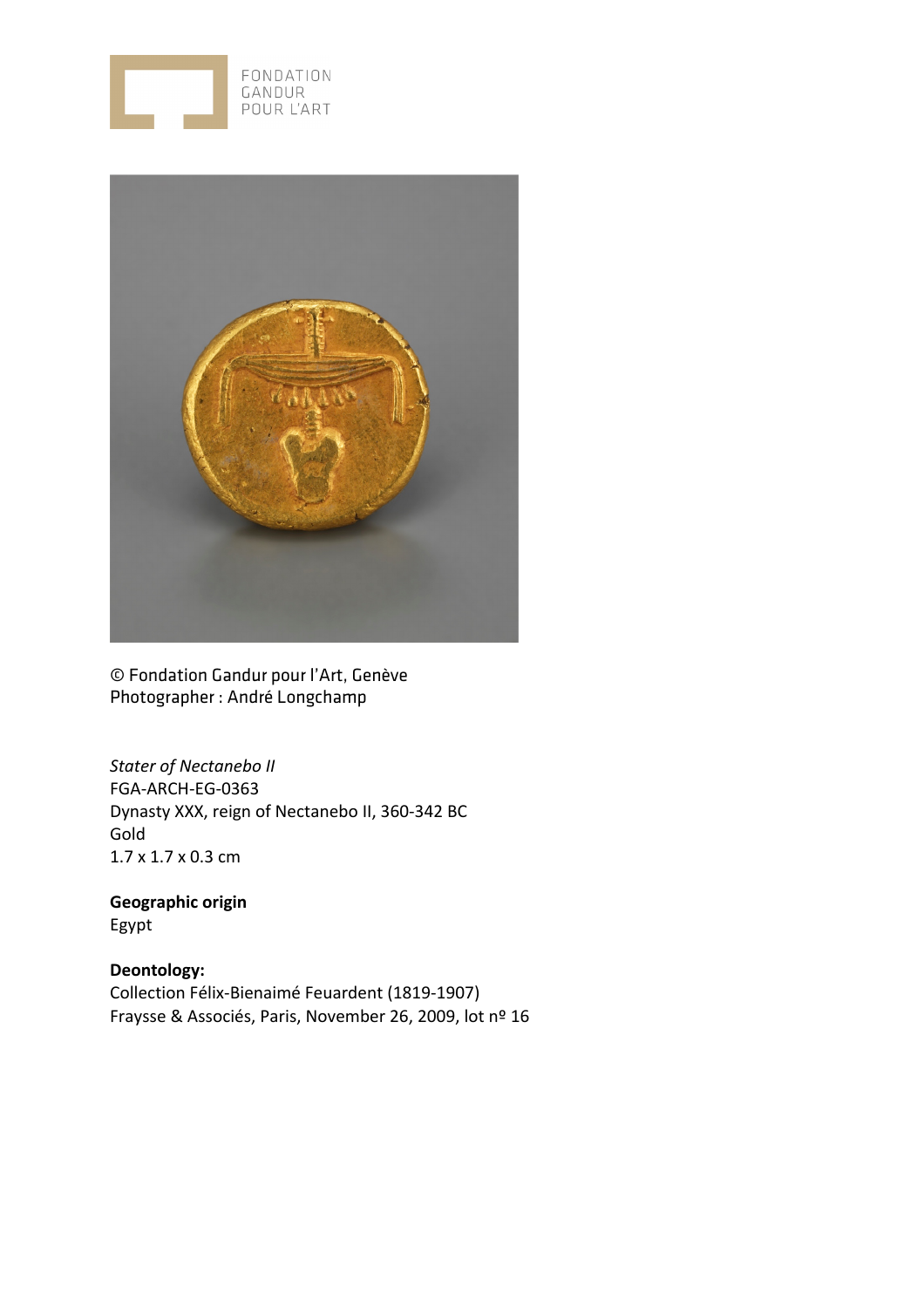

## **INITIAL SKEPTICISM**

Scholars suggest that the Lydians, whose kingdom was located in the Western litoral of the Anatolian peninsula of what is now the modern nation state of the Republic of Turkey, minted the first coins during the course of the 7th century BC. Thereafter most states in the Mediterranean basin began to mint their own coins so that a monetized economy shortly dominated most national and international financial transactions. Many of those early coins were minted in both gold and silver, but the ancient Egyptians were reluctant to adopt this new practice. They steadfastly adhered to their millennium-old custom of barter exchanging commodities of equivalent value for other commodities. Their reluctance to adopt coinage has been attributed to their suggested religious aversion for the use of gold, considered to be the flesh of their divinities, and silver, considered to be the bones of their deities, for mundane, mercantile purposes. When the very first coin of the type to which FGA-ARCH-EG-0363 belongs was identified in 1901, scholars, aware of the reluctance of the ancient Egyptian to mint coins, were initially reluctant to accept its authenticity and considered it to be a forgery.

## **DOUBTS DISPELLED, BUT WHAT IS THE MEANING OF THAT STALLION?**

The appearance of a second coin of the same type in 1910 dispelled those initial doubts.<sup>1</sup> The coins were now accepted as genuine, but the galloping horse on one side and on the other side the hieroglyphic monogram, consisting of two hieroglyphs *nebu nefer*, the first suggested to represent a jewelry necklace of beads, superimposed over the second, *nefer*, representing the lung and windpipe, remained enigmatic. Over the course of time, a general consensus emerged regarding the interpretation of those images. The hieroglyphic monograph consisting of the two superimposed hieroglyphs, read *nebu nefer,* is generally thought to translate *the good [perfect] gold.* Analysis of some of these coins reveals that their alloys are in fact 93% or more pure gold.<sup>2</sup> However, the polyvalent nature of the Egyptian hieroglyphs by which any given sign may be possessed of multiple meanings introduces an element of ambiguity into that interpretation because the hieroglyph for the rearing, trappings-less horse to the right on the reverse, or tails side of the coin, may also be read as *nefer.3* As a result the phrase might also be read, *nefer nebu*, "the golden stallion."<sup>4</sup>

## **A SHORT HISTORY LESSON ABOUT "ATHENIAN OWLS"**

In order to resolve this seeming paradox, a brief historical survey of Egypt is necessary. The incorporation of Egypt as a satrapy, or province, within his empire by the Persian King Cambyses in 525 BC resulted in the introduction into Egypt of a partial monetized economy in which Athenian silver coins, originals or Persian imitations of same, were introduced for the first time. The use of real<sup>5</sup> or imitation

 $\overline{a}$ 

 $<sup>1</sup>$  Chassinat, 1910; et Faucher et al, 2012, p. 151.</sup>

 $2$  Faucher et al, 2012, p. 158.

<sup>3</sup> Ashmawy, 2005, p. 147.

<sup>4</sup> Faucher et al, 2012, pp. 156-157.

<sup>5</sup> Shore, 1974.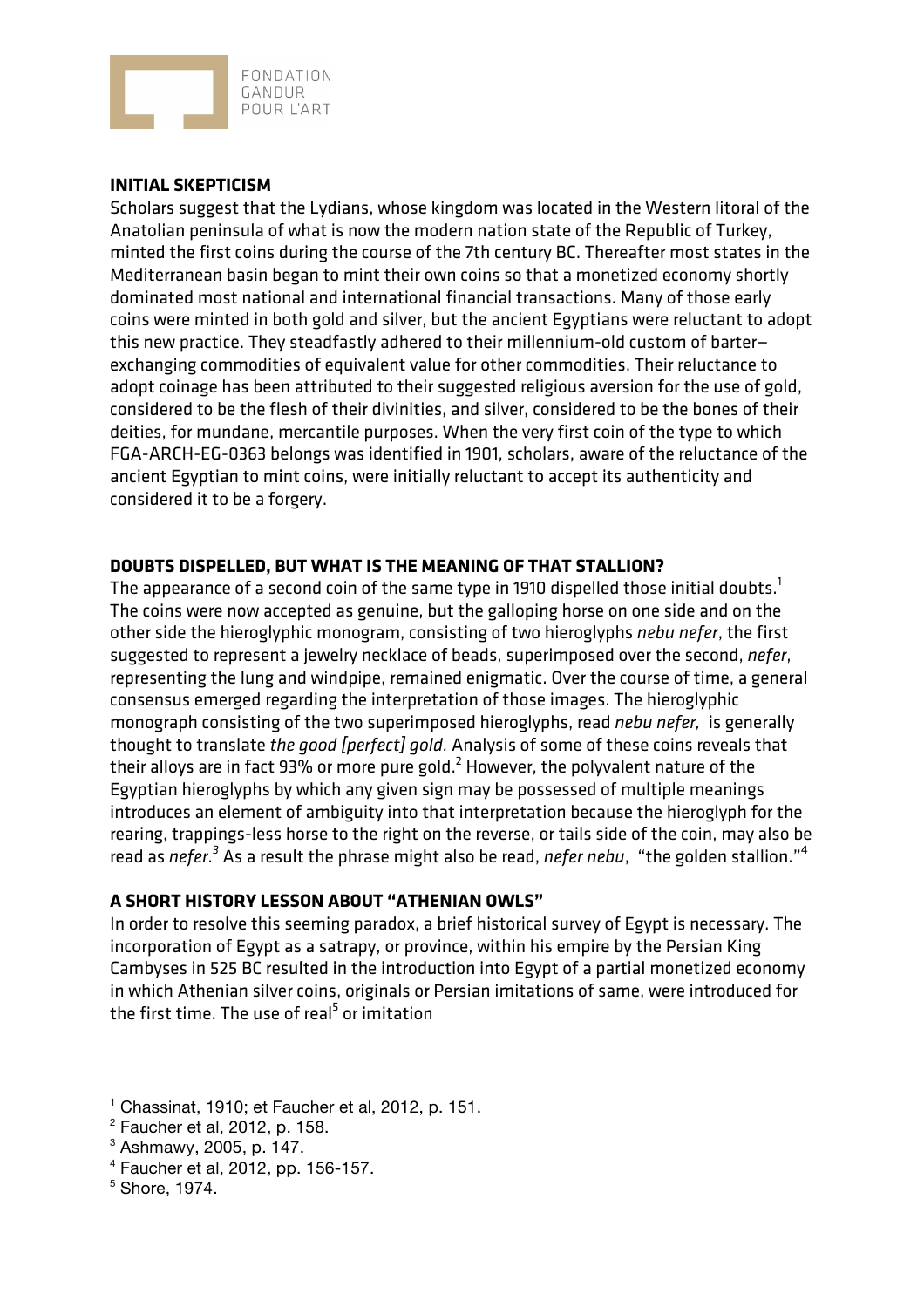

Athenian silver coins, $6$  which featured the head of the goddess Athena on one side, and the owl, her symbol as the goddess of wisdom on the other, was purposeful because these "Athenian owls" were universally regarded as one of the most stable currencies in the ancient world at that time. The Persians were forced to use coinage in Egypt because the economy of their administration had been monetized and required coinage for its continued, smooth financial operation. In order to convince the Egyptians to begin to use those coins, some of the Persian 'Athenian owls" were inscribe in demotic, $7$  a late form of the hieroglyphs, which gained in popularity as the notational system in which every-day documents were being written.

## **THE ISSUANCE OF THE NEBU NEFER COINS**

The conflict, generally termed the Persian wars, in which the Greeks soundly defeated the Persians at Salamis (480 BC) and Plataea (479 BC), enabled the Egyptians to defeat the Persians and regain their independence.<sup>8</sup> The Persians, ever

chafing, resolved to retake Egypt. The commitment on the part of the Egyptians to remain independent changed the geo-political calculus of the ancient world as Greek mercenaries began to play an increasingly greater role in subsequent Persian-Egyptian conflicts. Amyrtaios, pharaoh of Dynasty XXVIII, and the pharaohs of Dynasty XXIX and XXX, were able to beat back any Persian threats, but not without the intervention of Greek mercenaries.<sup>9</sup> The imminent Persian threat against Egypt gained momentum during Dynasty XXX as the Persian king Artaxerxes III renewed his assault against pharaoh Nectanebo II (360-342 BC). Intending that Egypt should continue to remain independent, Nectanebo II was again forced to rely on Greek mercenaries, whose service required payment in coin. As a result, Nectanebo II broke with tradition and introduced coinage for the very first time by issuing the *nebu nefer* coins, represented by this example in the collections of the Fondation. These *good [perfect] gold* coins assured their value as legal tender for both Egyptian subjects and foreigners, mostly the Greek mercenaries and merchants upon whom his reign relied.

## **THE STALLION AND THE PHARAOH**

Although the device of the two hieroglyphs spelling *nebu nefer* have no parallels in contemporary coinage of other states, the motif of a horse, either with or without a rider, had gained wide currency as a numismatic device by the 4th century BC in the coinage of other contemporary cultures and was widely recognized. The Egyptian equine device on the *nebu nefer* series differed from depictions of equines on non-Egyptian numismatic issues.<sup>10</sup> Those generally stood four-square whereas the Egyptian horse was depicted galloping to the right. One can, therefore, suggest that

 $\overline{a}$ 

<sup>6</sup> Buttrey, 1982; et Kagan, 1998.

 $7$  Davies, 1987, p. 24.

<sup>8</sup> Wolfgang, 2010.

<sup>9</sup> Wojciechowska, 2016.

<sup>10</sup>Schonert-Geiss, 1984.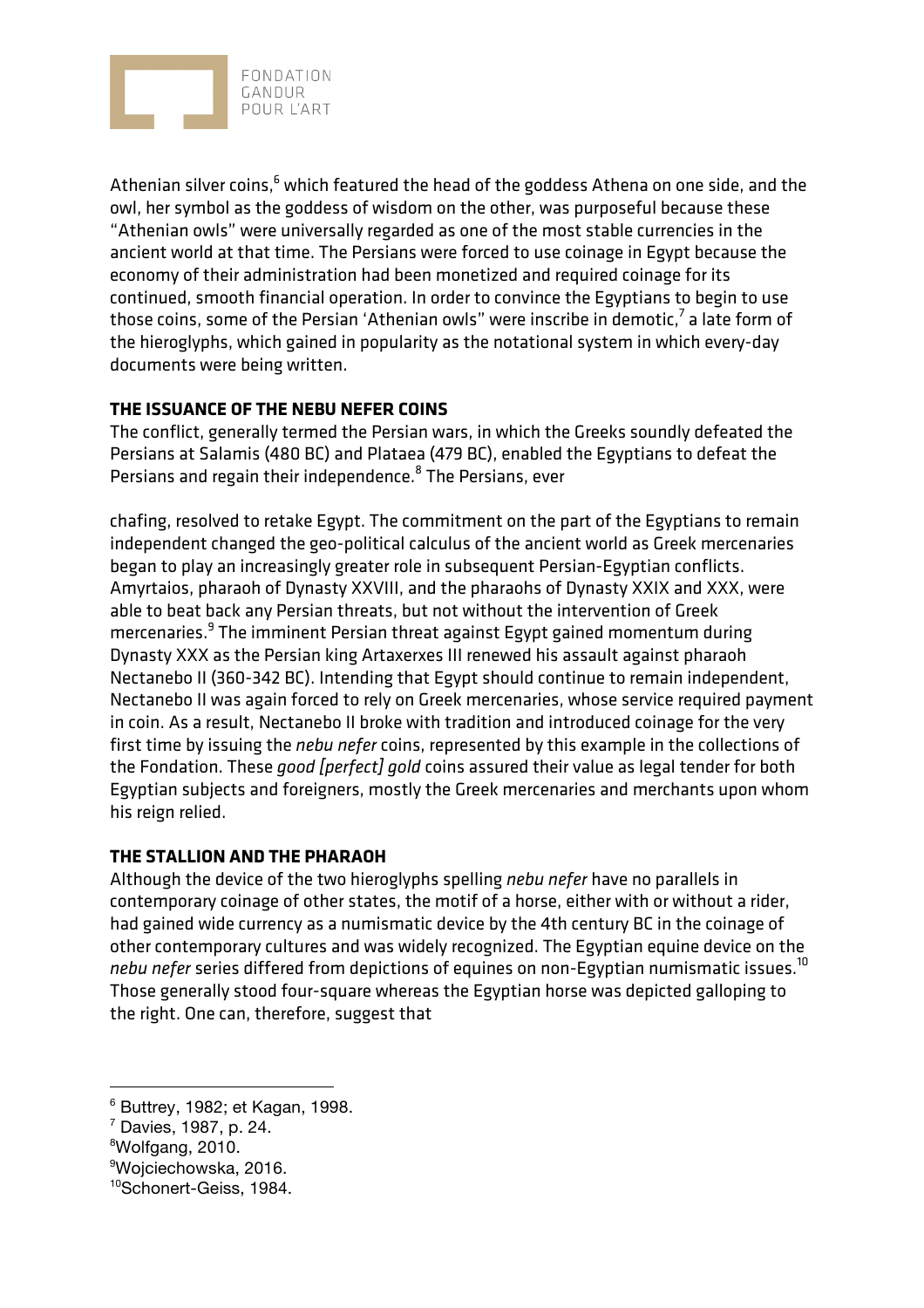

the galloping horse on these issues proclaimed their Egyptian origin. That origin was reinforced by the observation that the phrase *nefer nebu* might also be translated as "the golden stallion." This translation accords well with Egyptian cultural norms which regarded the stallion as a prestigious, royal emblem.<sup>11</sup> And in point of fact, the god Horus, whose incarnation the Egyptian pharaohs were believed to be, was often regarded as *nefer*, "the young stallion."12 As a result, the horse and the phrase, *nefer nebu,* on these coins equated their value with the pharaoh who issued them.

# **ONE OF THE FINEST EXAMPLES KNOWN**

One inventory suggests that there are about eighty examples of these *nebu nefer* coins known; these can be divided into six general categories, depending on their design, all of which exhibit slight variations in the depiction of the galloping horse on one s

ide and the hieroglyphic motto *nebu nefer* on the other.<sup>13</sup> This particular example in the collections of the Fondation has been described as one of the finest

of its series ever minted.<sup>14</sup> It is termed a stater because of its value just as coins in the United States may be called dimes or quarters.

# **A FEATURED LOAN**

Because of its quality, and because of its use in conducting financial transactions between Nectanebo II, pharaoh of Egypt, and the Greek mercenaries in his employ, this coin is a featured loan from the Fondation Gandur pour l'Art to the J. Paul Getty Museum's special loan exhibition, *Beyond the Nile: Egypt and the Classical World* (27 March-9 September 2018), for which see this link:

http://www.getty.edu/visit/cal/events/ev\_1894.html (consulted on 20 March 2018)

Dr Robert Steven Bianchi Conservateur en chef Conservateur collection antiquités

## **Bibliography**

 $\overline{a}$ 

ASHMAWY, A., Words referring to horses in the ancient Egyptian language, in DAOUD, K., BEDIER, S., and EL-FATTAH, S.A., eds., , *Studies in honor of Ali Radwan*, Conseil Suprême des Antiquités de l'Égypte, Supplément aux Annales du Service des Antiquités de l'Égypte, no. 34, Le Caire, 2005, p. 147-149.

<sup>11</sup> Faucher et al, 2012, 156.

<sup>12</sup> Meeks, 2005), p. 56.

<sup>13</sup> Loeben, 2014, pp. 74-75.

<sup>14</sup> Loeben, 2014, p. 75.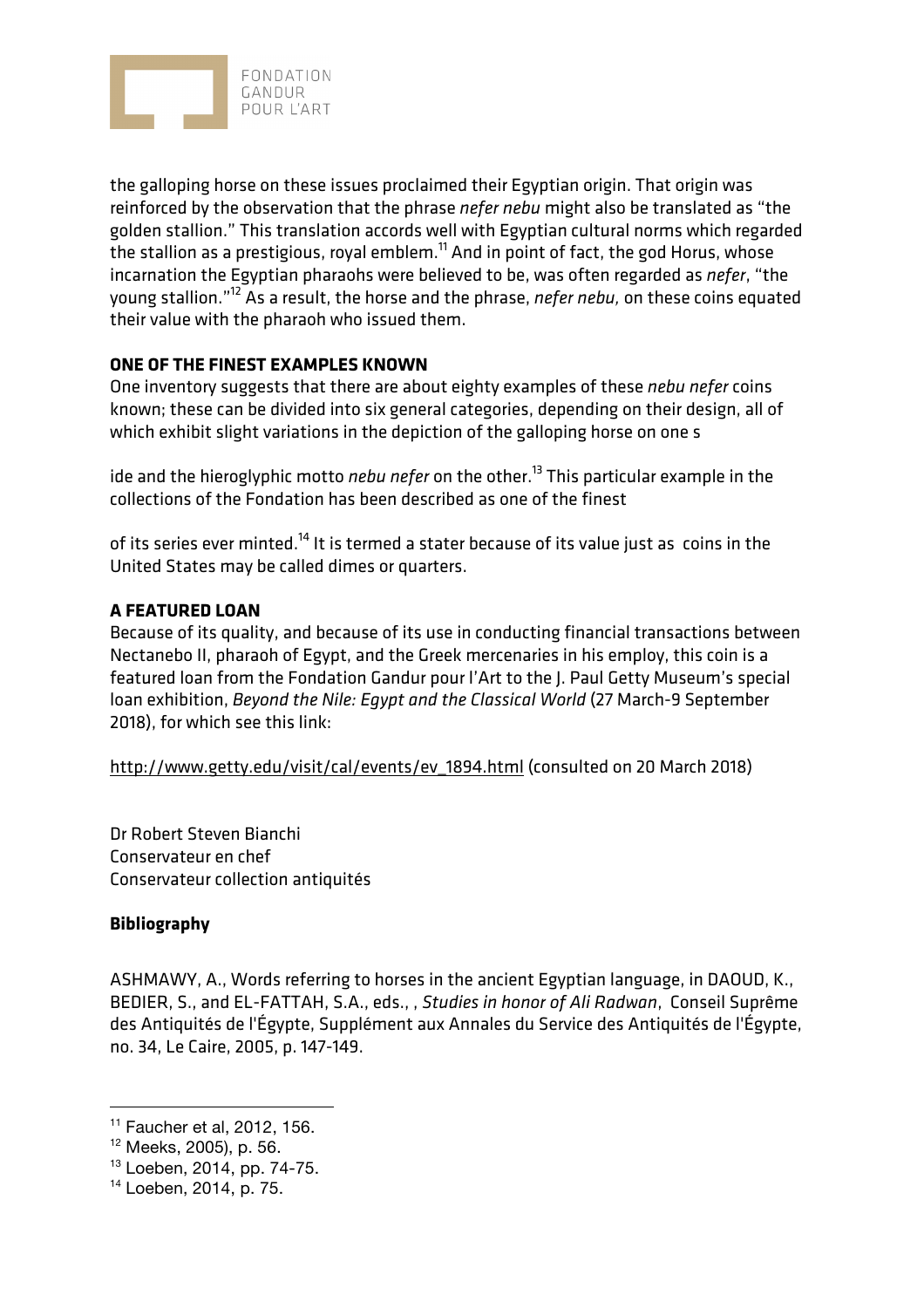

BUTTREY, T.V., Pharaonic imitations of Athenian tetradrachms, in HACKENS, T. and WEILLER, R., eds., *Proceedings of the 9th international congress of numismatics. Bern, September 1979,* Association internationale des numismates professionnels, Louvain-la-Neuve , 1982, I, p. 137-140.

CHASSINAT, É., Une monnaie d'or à légendes hiéroglyphiques trouvée en Égypte, *Bulletin de l'Institut Français d'Archéologie Orientale,* Institut français d'archéologie orientale, Le Caire 1 (1901), p. 78-86

CHASSINAT, É., Une nouvelle monnaie à légende hiéroglyphique. *Bulletin de l'Institut Français d'Archéologie Orientale*, Institut français d'archéologie orientale, Le Caire, 7, 1910, p. 165-167

DAUMAS, F., Le problème de la monnaie dans l'Égypte avant Alexandre, *Mélanges de l'école française de Rome*. *Antiquité*, École française de Rome, Rome, 89 (1977), p. 425-442.

DAVIES, W.V., *Reading the past: Egyptian hieroglyphs,* University of California Press, Berkeley, 1987.

FAUCHER, Thomas, FISCHER-BOSSERT, Wolfgang, DHENNIN, Sylvain, "Les monnaies en or aux types hiéroglyphiques *nwb nfr," Bulletin de l'Institut français d'archéologie orientale,* Institut français d'archéologie orientale, Le Caire, 112 (2012), p. 147-170

KAGAN, J., Real fakes," Bible Lands Museum Jerusalem sixth anniversary gala diner in honor of museum founder Dr. Elie Borowski, The Bible Lands Museum, Jerusalem, 1998, p. [43-45]

LOEBEN Christian E., « Von Hü und Hott, von Ägyptologie und Münzen, von Goldstücken und dem "Weißen Rößl" sowie ein weiteres Mal, auch "Pferde-mäßig" zur Nebu-nefer-Münze », in LEHMANN, R., HAMBORG, B., SIEBERT< A.V., VOGT, S. AND LOEBEN, C.E. [eds.], *Nub nefer - Gutes Gold. Gedenkschrift für Manfred Gutgesell*, Verlag Marie Leidorf, Rahden/Westfalen, 2014, p. 67-84, fig. 7-8

MEEKS, D., L'introduction du cheval en Égypte et son insertion dans les croyances religieuses, in GARDEISEN, A. [ed.], Les équidés dans le monde méditerranéen antique. Actes du colloque organisé par l'École française d'Athènes, le Centre Camille Jullian et l'UMR 5140 du CNRS. Athènes, 26-28 novembre 2003, Edition de l'Association pour le développement de l'archéologie en Languedoc-Roussillon, Lattes, 2005, p. 51-59.